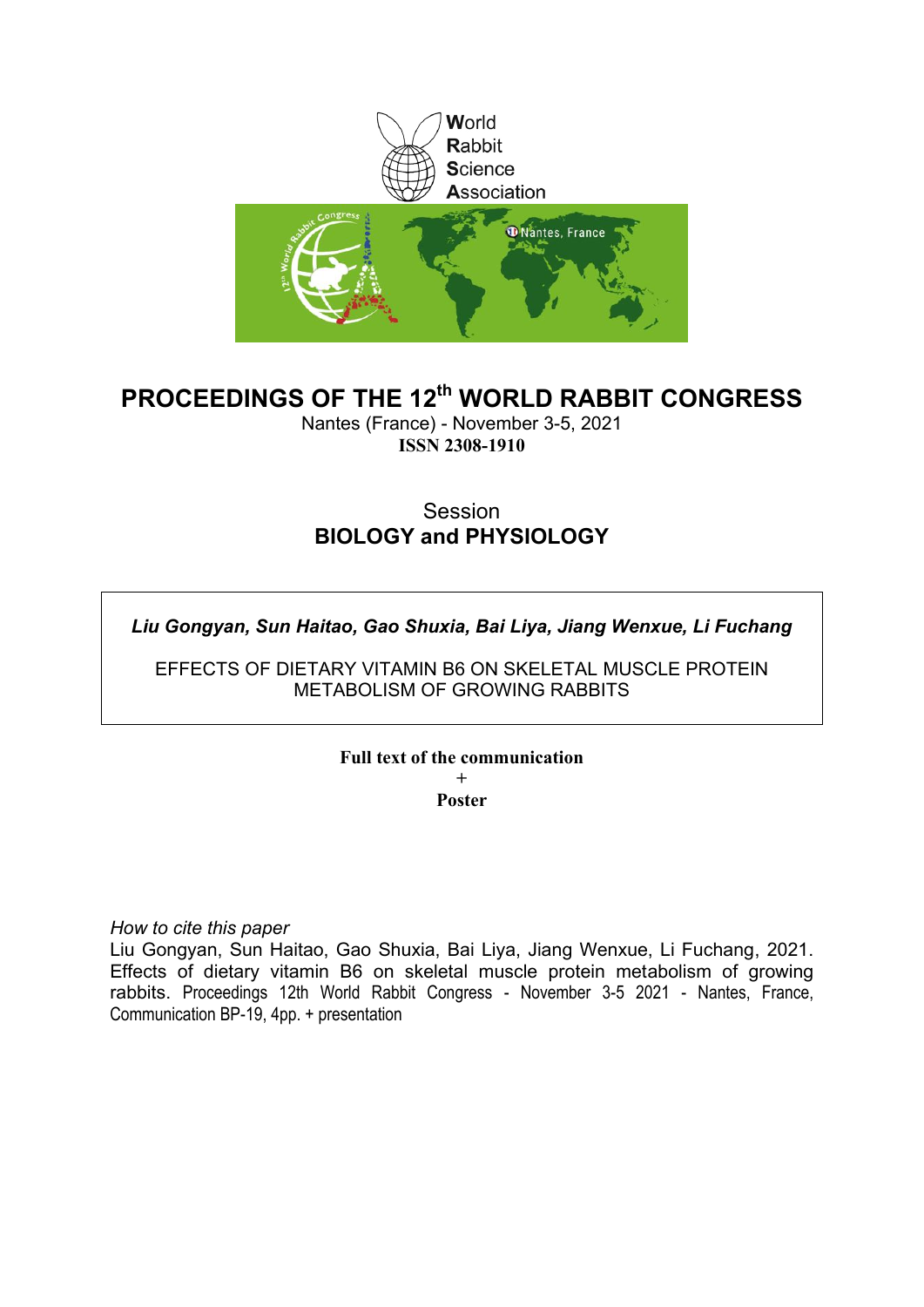## **EFFECTS OF DIETARY VITAMIN B6 ON SKELETAL MUSCLE PROTEIN METABOLISM OF GROWING RABBITS**

**Liu G**ongyan**<sup>1</sup> , Sun H**aitao**<sup>1</sup> , Gao S**huxia**<sup>1</sup> , Bai L**iya**<sup>1</sup> , Jiang W**enxue**<sup>1</sup> , Li F**uchang**2\*** 

1. Animal Husbandry and Veterinary Institute, Shandong Academy of Agricultural Sciences, Jinan 250100, China; 2. College of Animal Science and Technology, Shandong Agricultural University, Tai'an 271018, China \*Corresponding author: Dr. Fuchang Li, Professor, E-mail address: chlf@sdau.edu.cn .

#### **ABSTRACT**

This research aimed to evaluate the effects of dietary vitamin B6 on skeletal muscle protein metabolism of growing rabbits. Two hundred health rabbits with similar body weight were randomly assigned to one of five dietary groups, with 40 animals per group. The dietary groups consisted of different vitamin B6 supplementation levels: 0(control), 5, 10, 20 and 40 mg/kg. The feeding trial lasted 60 d. The results showed that dietary vitamin B6 had significant effects on fore legs and hind legs muscle ratio (*P*<0.05), and on serum total amino acid (T-AA), blood urea(UR) and insulin-like growth factor-1(IGF1)content (*P*<0.05). Additionally, vitamin B6 had significant effects on muscle insulin-like growth factor 1(IGF1), myogenic determination factor(MYOD) and myogenin(MYOG), myocyte regulation factor 5 (MYF5), myostation(MSTN) and WW contains E3 proteasome ubiquitin ligase 1 (WWP1) mRNA expression( $P \le 0.05$ ). The results of western blot also showed that IGF1  $(MW = 15 KD)$ , WWP1  $(MW = 36 KD)$  and MYOG (MW = 38 KD) significantly expression with the dietary vitamin B6(*P*<0.05). This study indicated that addition of vitamin B6 could obviously modify protein metabolism of growing rabbits, and the appropriate vitamin B6 supplementation level was 20 mg/kg for growing rabbits.

**Keywords:** rabbits; vitamin B6; slaughter performance; serum constituents; protein metabolism.

#### **INTRODUCTION**

Nutritional factors are the major determinants of animal growth, and direct nutrient effects on the expression of growth-regulatory genes, and in particular those of the growth hormone insulin-like growth factor (GH-IGF) axis have been postulated (Brameld, 1997). Vitamin B6 is part of the vitamin  $\bar{B}$  complex group, Pyridoxal 5'-phosphate (PLP) is the co-factor for  $>120$  enzyme-catalyzed reactions. These include reactions in pathways for the synthesis and catabolism of amino acids and amines that act as neurotransmitters in the central nervous system (Clayton, 2006). Lack of vitamin B6 will cause animal anorexia, growth retardation, neurological disorders, anemia and other symptoms, especially can lead to disorder of protein metabolism. Research also shows that, add vitamin B6 in prawn feed, the protein of diet can effective deposition in vivo, when adding a higher content of pyridoxine in the Atlantic salmon feed, the body can produce more protein (Albektsen et al., 1993; Giri et al., 1997).

The objective of the present study was to investigate and discuss the effects of vitamin B6 on slaughter performance, serum biochemical, serum hormone and skeletal muscle protein metabolism of growing rabbits. In addition, the appropriate vitamin B6 supplemental level was also determined for growing rabbits.

#### **MATERIALS AND METHODS**

#### **Animals and experimental design**

In this study, 200 healthy growing rabbits of similar body weight were randomly assigned to one of the five diets, with 40 animals per dietary group. The 60-d feeding trial included a seven day adjustment period and a 53-d experimental period.

#### **Chemical analysis of experimental diets**

The experimental diet (Table 1) used in this study was formulated to meet the recommended nutrient requirements of growing rabbits (NRC, 1977). Five different vitamin B6-supplemented diets were prepared: 0 (control), 5, 10, 20, and 40 mg/kg. The measured levels of vitamin B6 in the diets were 4.51, 9.66, 14.64, 24.32, and 44.81 mg/kg, respectively. The vitamin B6 form was pyridoxine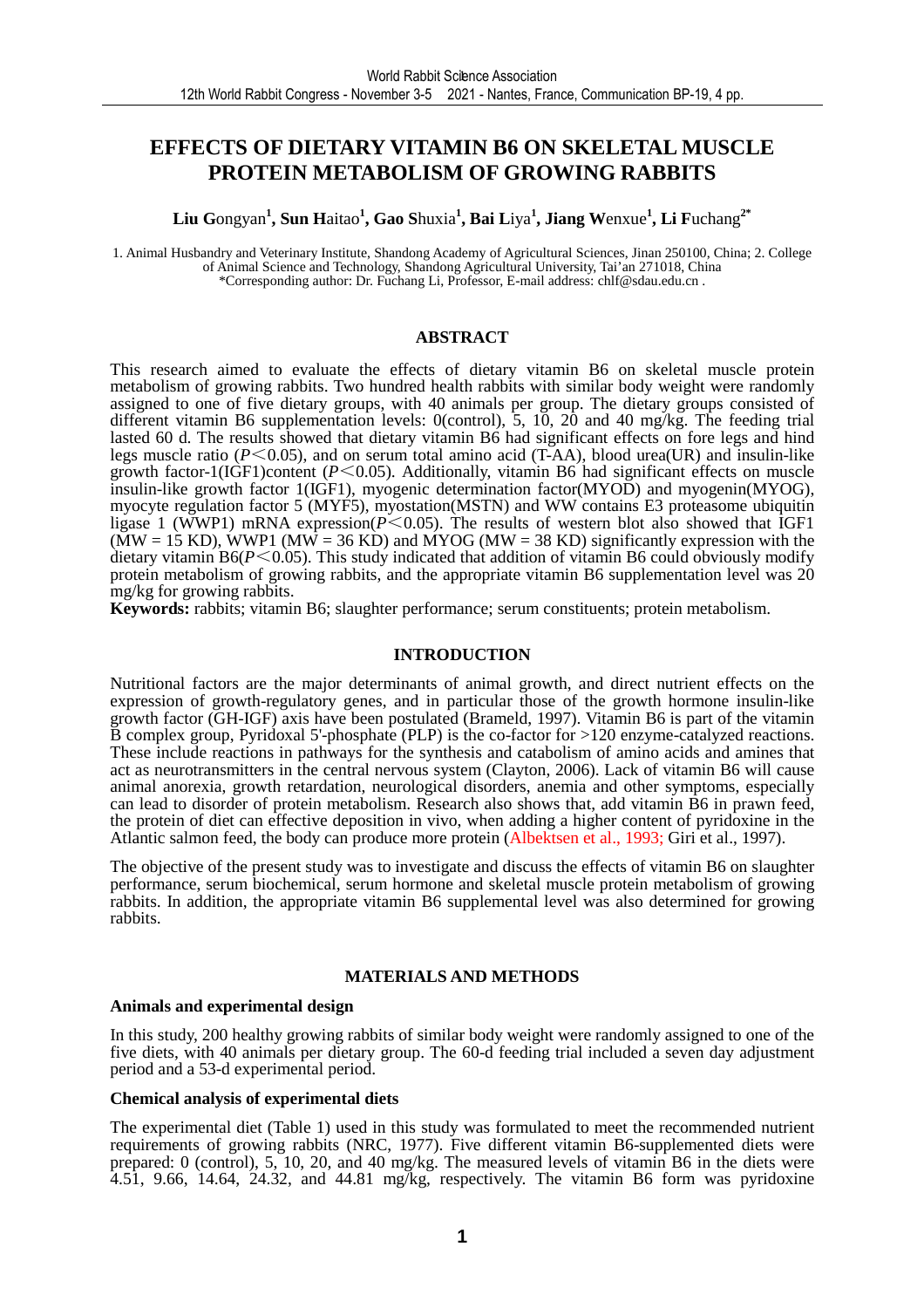12th World Rabbit Congress - November 3-5 2021 - Nantes, France, Communication BP-19, 4 pp.

hydrochloride (98%, Jiangxi Tyson Pharmaceutical Co., Ltd., China).

| Ingredients      | Percentage | Nutrient levels $2$         | Content |  |
|------------------|------------|-----------------------------|---------|--|
| Corn             | 15.00      | Digestible energy $(MJ/kg)$ | 10.28   |  |
| Soybean meal     | 10.00      | Crude protein               | 16.20   |  |
| Wheat bran       | 12.00      | Crude fiber                 | 17.47   |  |
| Big wheat (skin) | 10.00      | Crude ash                   | 11.75   |  |
| Peanut vine      | 30.00      | Ether extract               | 2.79    |  |
| Sunflower meal   | 8.00       | Lysine(Lys)                 | 0.60    |  |
| Rice bran        | 10.00      | Methionine(Met)             | 0.27    |  |
| Premix $1$       | 5.00       | Calcium                     | 0.97    |  |
| Total            | 100.00     | Phosphorus                  | 0.43    |  |

|  |  |  |  |  | <b>Table 1:</b> Composition and nutrient levels of the experimental diet (as-fed basis, %) |
|--|--|--|--|--|--------------------------------------------------------------------------------------------|
|--|--|--|--|--|--------------------------------------------------------------------------------------------|

<sup>1)</sup> Premix provided the following per kg of diets, vitamin A: 10000 IU; vitamin D<sub>3:</sub> 2000 IU; vitamin E: 50 mg; vitamin K<sub>3:</sub> 2.5 mg; vitamin B<sub>1:</sub> 5 mg; vitamin B<sub>2:</sub> 10 mg; nicotinic acid: 20 mg; pantothenic acid: 50 mg; folic acid: 2.5 mg; vitamin B<sub>12:</sub> 1 mg; choline chloride: 400 mg; Fe: 100 mg; Zn: 50 mg; Cu: 40 mg; Mn: 30 mg; I: 0.5 mg; Se: 0.05 mg; CaHPO<sup>4</sup> : 15000 mg; NaCl: 5000 mg; Lys:1500 mg; Met: 1500 mg; 10% bacitracin zinc: 300 mg; the rest is miscellaneous meal carrier complement。

 $^{2)}$  Measured values.

#### **Statistical analyses**

The data were analyzed by ANOVA and Duncan's test using the GLM Procedure of SAS 9.1.3 statistical software. The data were expressed as mean and root mean square error (R-MSE). *P* < 0.05 and  $P < 0.01$  were considered to be significant and extremely significant, respectively.

#### **RESULTS AND DISCUSSION**

#### **Effect of vitamin B6 on slaughter performance**

The effects of dietary vitamin B6 on slaughter traits were displayed in Table 2. Dietary vitamin B6 affected the fore legs muscle ratio( $P=0.0010$ ) and hind legs muscle ratio( $P=0.0295$ ).

|  |  |  | Table 2: Effects of dietary vitamin B6 on slaughter performance of growing rabbits |  |  |
|--|--|--|------------------------------------------------------------------------------------|--|--|
|  |  |  |                                                                                    |  |  |

|                                 |                  | Dietary vitamin B6 level $(mg/kg)$ |                     |                  |              |         |         |
|---------------------------------|------------------|------------------------------------|---------------------|------------------|--------------|---------|---------|
| Items                           | $\Omega$         | 5                                  | 10                  | 20               | 40           | R-MSE   | P-value |
| Slaughter ratio $(\% )$         | 85.95            | 85.67                              | 85.99               | 85.65            | 86.22        | 1.0274  | 0.7875  |
| Eviscerated ratio $(\% )$       | 54.51            | 54.06                              | 56.07               | 56.98            | 56.17        | 1.9430  | 0.0913  |
| Loin muscle ratio $(g/kg)$      | 111.83           | 120.99                             | 130.18              | 126.93           | 116.15       | 14.0083 | 0.0771  |
| Fore legs muscle ratio $(g/kg)$ | $101.67^{\circ}$ | $114.51^{b}$                       | $122.12^a$          | $121.60^a$       | $115.49^{b}$ | 9.5989  | 0.0010  |
| Hind legs muscle ratio $(g/kg)$ | $207.34^{b}$     | $220.69^{ab}$                      | 238.31 <sup>a</sup> | $233.65^{\circ}$ | $238.42^a$   | 21.8307 | 0.0295  |

R-MSE, root mean square error.

a, b: Treatments with different letters are different at *P* < 0.05.

#### **Effect of vitamin B6 on serum biochemical**

The serum biochemical analysis results are shown in Table 3, dietary vitamin B6 had significant influences on the content of serum T-AA and UR ( $P=0.0481$  and  $P=0.0358$ , respectively), and T-AA highest or UR lowest was observed in 20 mg/kg group.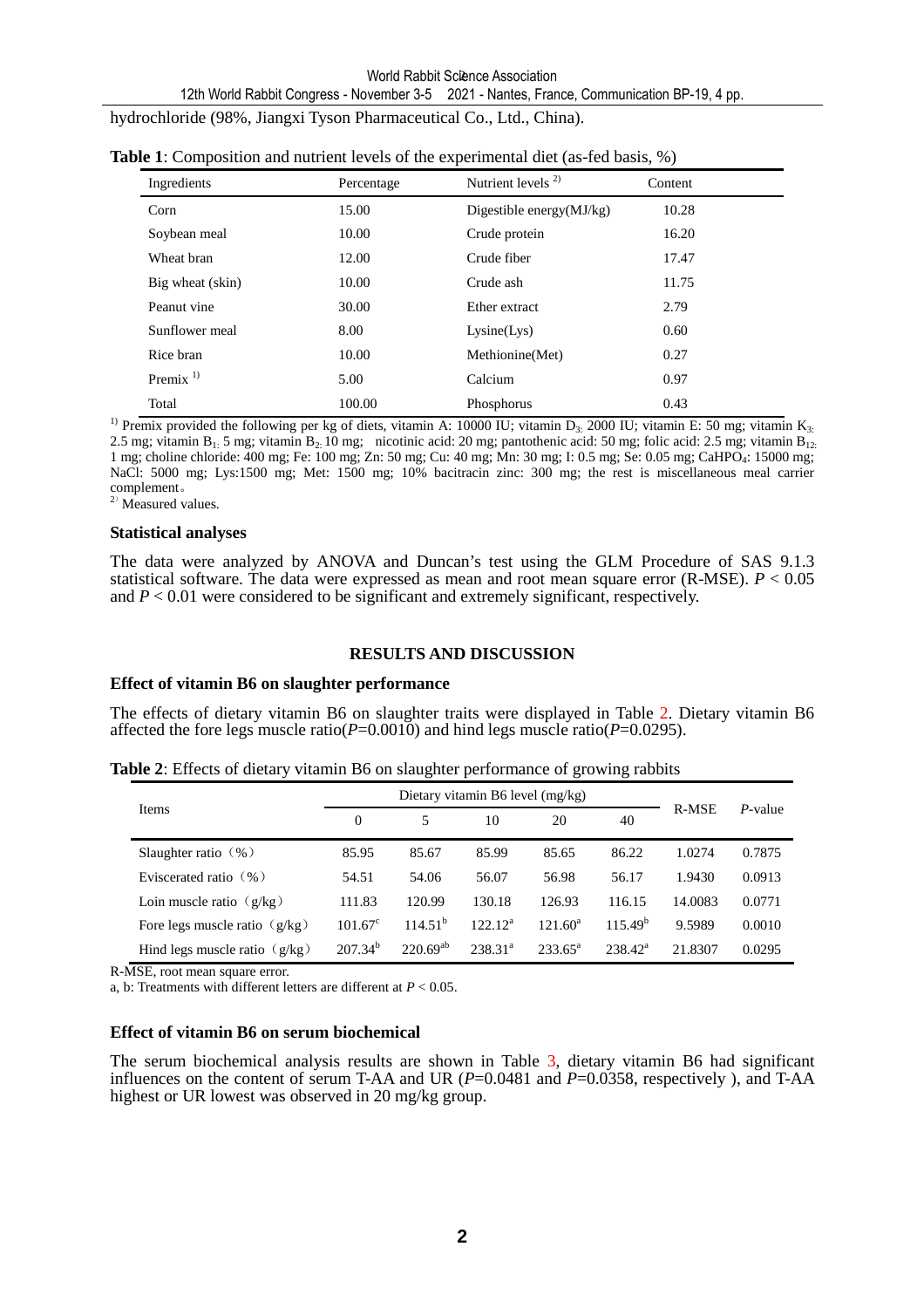| Items              |             | Dietary vitamin B6 level (mg/kg) | R-MSE        | $P$ -value         |                    |         |        |
|--------------------|-------------|----------------------------------|--------------|--------------------|--------------------|---------|--------|
|                    | $\Omega$    | 5                                | 10           | 20                 | 40                 |         |        |
| GLU/(mmol/L)       | 6.89        | 5.59                             | 7.36         | 7.16               | 7.84               | 1.6428  | 0.6232 |
| $T-AA/(mmol/L)$    | $11.73^{b}$ | $12.26^{ab}$                     | $13.99^{ab}$ | 17.17 <sup>a</sup> | 14.49 <sup>a</sup> | 8.3946  | 0.0481 |
| UR /( $mmol/L$ )   | $4.48^{a}$  | $4.33^{ab}$                      | $3.93^{b}$   | $3.79^{b}$         | $3.86^{b}$         | 0.6352  | 0.0358 |
| AKP / (U/L)        | 136.06      | 148.00                           | 139.13       | 119.31             | 109.75             | 46.6081 | 0.4798 |
| $Ca^{2+}/(mmol/L)$ | 2.95        | 2.92                             | 3.06         | 2.93               | 3.05               | 0.2198  | 0.5212 |
| IP/(mmol/L)        | 2.20        | 2.13                             | 2.24         | 1.95               | 2.30               | 0.4626  | 0.6026 |

|  |  |  |  |  |  |  |  | Table 3: Effects of dietary vitamin B6 on serum biochemical of growing rabbits |
|--|--|--|--|--|--|--|--|--------------------------------------------------------------------------------|
|--|--|--|--|--|--|--|--|--------------------------------------------------------------------------------|

GLU, glucose; T-AA, total amino acids; UR, urea; AKP, alkaline phosphatase;  $Ca<sup>2+</sup>$ , Calcium ion; IP, inorganic phosphorus; R-MSE, root mean square error.

a, b: Treatments with different letters are different at *P* < 0.05.

#### **Effect of vitamin B6 on serum hormones**

There were no overall differences in serum GH and INS ( $P=0.4311$  and  $P=0.0685$ , respectively). Vitamin B6 had a significant influence on serum IGF1 concentration (*P*=0.0423, Table 4), and increase with vitamin B6 level.

**Table 4**: Effects of dietary vitamin B6 on serum hormones of growing rabbits

| Items          |                  | <b>R-MSE</b>     | P-value      |              |            |         |        |
|----------------|------------------|------------------|--------------|--------------|------------|---------|--------|
|                | 0                |                  | 10           | 20           | 40         |         |        |
| GH / (ng/ml)   | 49.12            | 49.85            | 50.34        | 51.76        | 51.32      | 6.9547  | 0.4311 |
| INS / (uIU/ml) | 4.68             | 5.10             | 5.94         | 7.18         | 9.10       | 4.2650  | 0.0685 |
| IGF1 / (ng/ml) | $214.56^{\circ}$ | $274.75^{\circ}$ | $276.53^{b}$ | $274.93^{b}$ | $292.12^a$ | 23.9249 | 0.0423 |

GH, growth hormone; INS, insulin; IGF1, insulin-like growth factor 1; R-MSE, root mean square error. a, b: Treatments with different letters are different at *P* < 0.05.

#### **Effect of vitamin B6 on related mRNA expression**

As shown in Figure 1, dietary vitamin B6 had significant influence on IGF1, MYOD, MYOG, MYF5, MSTN and WWP1 (*P* < 0.05), and no significant effects were observed on GF1R mRNA expression  $(P > 0.05)$ .



**Figure 1:** Effects of dietary vitamin B6 on mRNA expression levels of growing rabbits

#### **Effect of vitamin B6 on related protein expression**

In order to verify the accuracy of the fluorescence quantitative PCR results, IGF1, MYOG, MSTN and WWP1 were selected for western blotting, to further validate the difference in the protein profile of muscle tissue from different treat rabbits. The results (Figure 2) showed that IGF1 ( $MW = 15$  KD), MYOG (MW = 38 KD)and WWP1 (MW = 36 KD) had significant affected by vitamin B6 in diets ( $P$  < 0.05), vitamin B6 had no significant effects on MSTN(MW=42KD).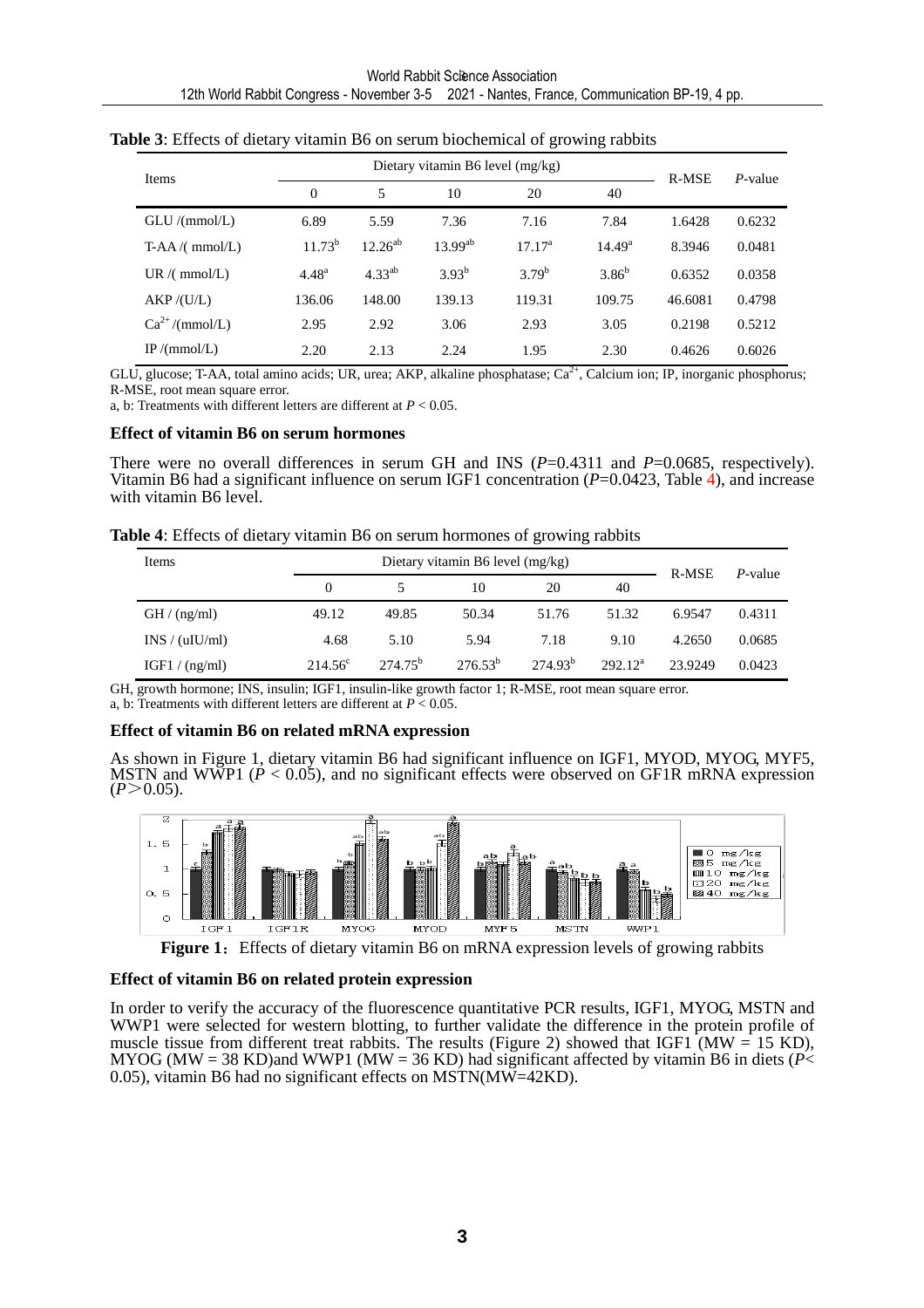

**Figure 2:** The relative expression of proteins in skeletal muscle of growing rabbits

#### **CONCLUSIONS**

In the current study, one of the potential mechanisms for vitamin B6 to improve slaughter performance in growing rabbits was through increasing the synthesis and secretion of IGF1. For a ration mainly composed of corn, wheat bran and peanut straw, the most appropriate dietary vitamin B6 content for 3 to 5-month-old growing rabbits was 20 mg/kg.

#### **ACKNOWLEDGEMENTS**

We acknowledge support from the earmarked fund for Modern Agro-industry Technology Research System(CARS-44-B-1)and the Special Fund for Agro-scientific Research in the Public Interest (2000903006).

#### **REFERENCES**

- Albektsen S, Waabgo R, Sandes K(1993) Tissue vitamin B6 concentrations and aspartate aminotransferase (AspAT) activity in Atlantic salmon (Salmo salar) fed graded dietary levels of vitamin B6. *Fik Dir Skr Ser Ernaring 6, 21-34*.
- Brameld J M (1997) Molecular mechanisms involved in the nutritional and hormonal regulation of growth in pigs. *Proceeding of Nutrition Society 56, 607-619.*
- Clayton P T (2006) B6 responsive disorders: a model of vitamin dependency. *Journal of Inherited Metabolic Disease 29, 317–326.*
- Giri N A, Teshima S I, Kanazawa A, *et al.* (1997) Effects of dietary pyridoxine and protein levels on growth, vitamin B6 content and free amino acid profile of juvenile, Penaeus japonicus. *Aquaculture 157, 261-273.*